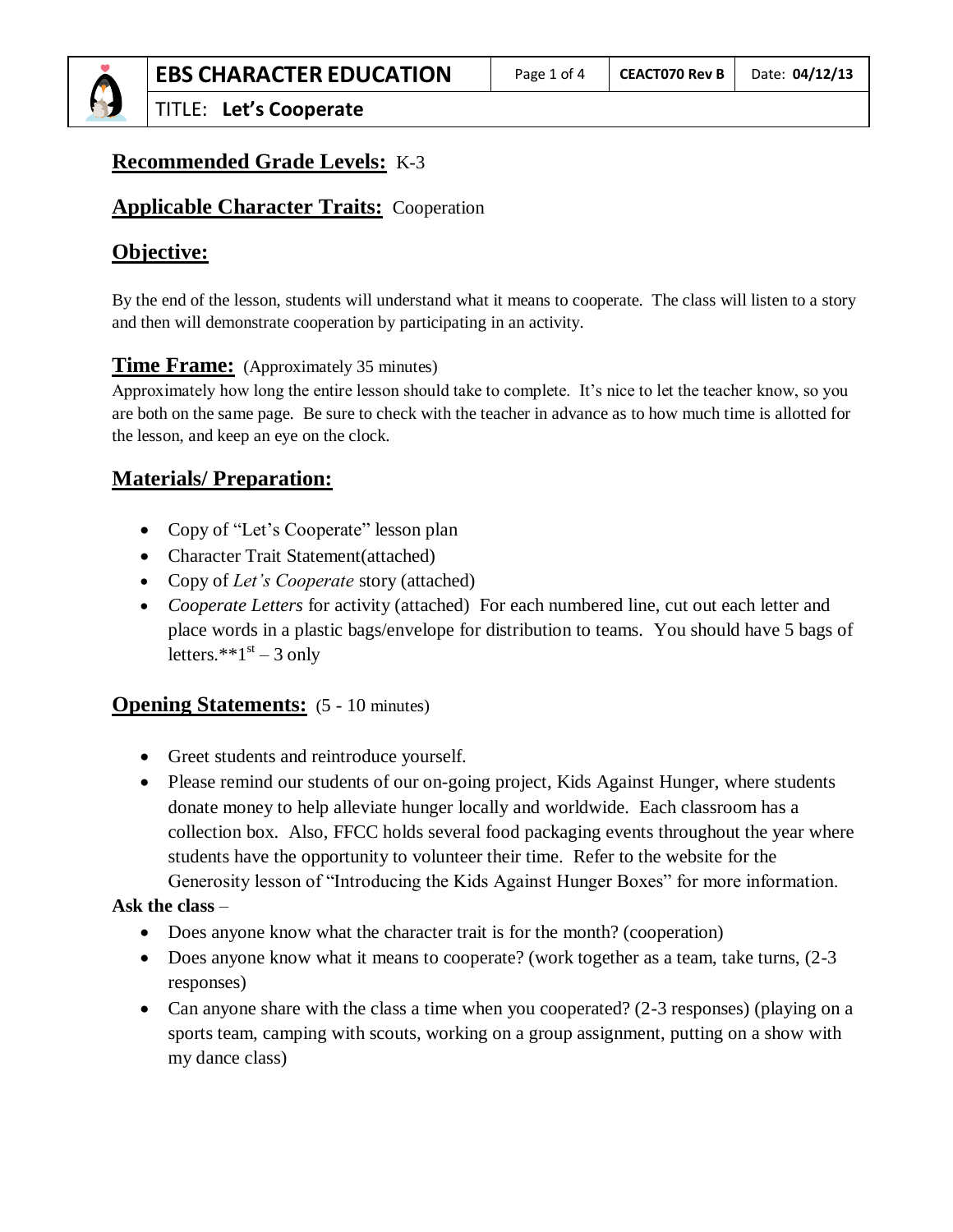

### TITLE: **Let's Cooperate**

# **Activities**:

(Approximately 20 - 25 minutes – 10 minutes for story and discussion – 10 minutes for Cooperate Letters activity)

#### **Read the** *Let's Cooperate* **story**

After reading Let's Cooperate**, ask the class** –

• How did Sheila and George demonstrate cooperation? (2-3 responses) (They shared ideas, used each other's strengths to work as a team and complete the assignment.)

#### **\*For Kindergarten – proceed to Wrap Up / Reflection**

**\*\*For 1st – 3 rd - Complete the** *Cooperate Words* **activity**

# **\*\*1st – 3 rd ONLY**

#### **Break class up into 5 teams**

Hand each team a bag with the cut up letters

Explain that as a team they have to take the scrambled letters and create a word (After a few minutes you can tell teams #3 and #4 that they have 2 smaller words if they are having trouble.) Once all of the words are created, then as a class, the teams need to come together and figure out the Character Education statement.

# **Wrap up and Reflection**: (5 minutes)

Questions

Kindergarten: Let's review: So what does cooperation mean?

- Cooperation means working together towards a common goal.
- Cooperation is sharing and respecting others and their unique skills.

#### $1^{\text{st}}$ -3<sup>rd</sup>:

- How did you show cooperation in this activity?
- Was it fun to cooperate? Why or why not?
- Was it challenging? Why or why not?

Let's review: So what does cooperation mean?

# **Character Trait Statement**

#### **Cooperation**

At EBS we practice Cooperation.

We work together.

We take turns, share, and listen.

We participate and do our best.

We include others and encourage them.

We compromise.

We are good leaders and good followers.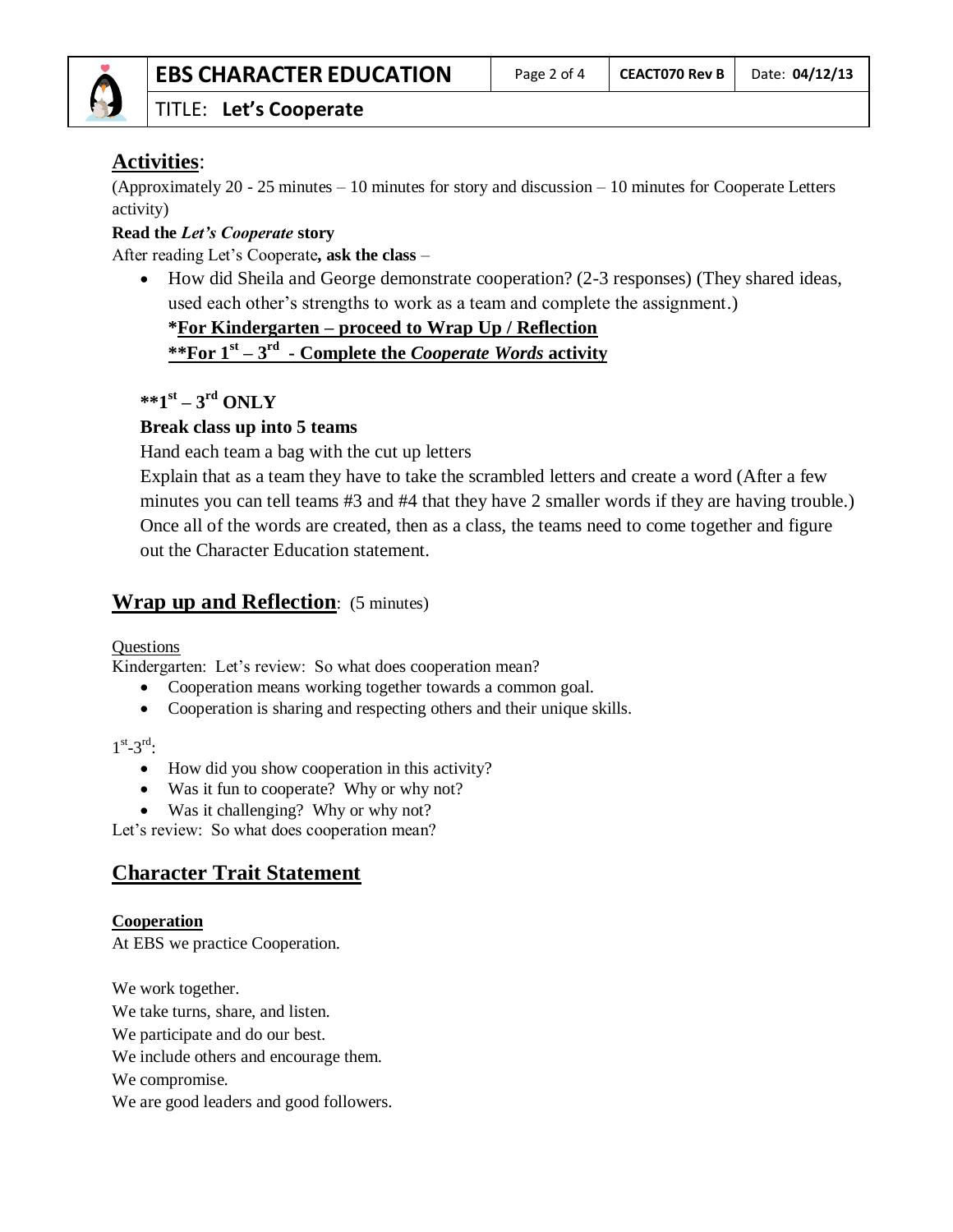

# Let's Cooperate!

One day in Miss. Millie's class, she told her students that they would be working in pairs for an assignment. Sheila was hoping to be partners with her best friend, Liza. Sheila got paired up with George and she was not happy! Sheila thought that she was the best student in the class. She always tries her hardest and receives very good grades. She even works on extra credit assignments to please her parents, as well as herself. George is sometimes the class clown. He likes to make people laugh and he always has a good time, no matter where he is! Sheila rarely talks with George. She certainly doesn't play with him on the playground. A boy! NEVER! He acts silly at times, so Sheila thinks he isn't a very good student.

The assignment is to write a story… together, as a team, three pages, with illustrations.

"Oh, no! How did I get stuck with him?" Sheila says to herself.

Miss Millie informs the students that before they start the writing project, they need to interview their teammate, to find out a little more about them.

"Oh brother! I have to get to know him, too" Sheila says under her breath.

Sheila finds out that George loves to draw, is a wiz at spelling, plays baseball and really enjoys learning about marine life. He even came in  $3<sup>rd</sup>$  place at the school spelling bee last year. She didn't realize that he is such a good speller. Sheila tells George about her interests, gymnastics, reading, going to the beach, traveling and Girl Scouts.

They read the instructions that Miss Millie has supplied them – Write a story about you and your assignment partner. Work as a team, listen, share ideas, and be polite. Both partners must contribute to the story and illustrations.

"Illustrations!" Sheila shrieks. "I am terrible at drawing!" she confides to George.

"Don't worry," George assures her. "We can do this!"

So, the two of them work hard on the assignment, taking turns, listening to each other's ideas. They come up with a great story! They decide together, that Sheila will be the writer. She has much nicer handwriting. George will draw the pictures, since he loves to draw, and they will both color the pictures.

As Sheila is writing, George corrects a few misspelled words. George really likes Sheila's idea of the two of them being on an island. He knows a lot about sea creatures, so a few get added into the storyline.

Since Sheila is an avid reader and has travelled to many places, she is able to create a fantastic story setting. They both are very proud of each other's efforts.

Sheila thinks George is funny and very smart! George had a great time with Sheila! George thinks she is a great writer and a lot of fun too! Miss Millie and the class really enjoyed their story.